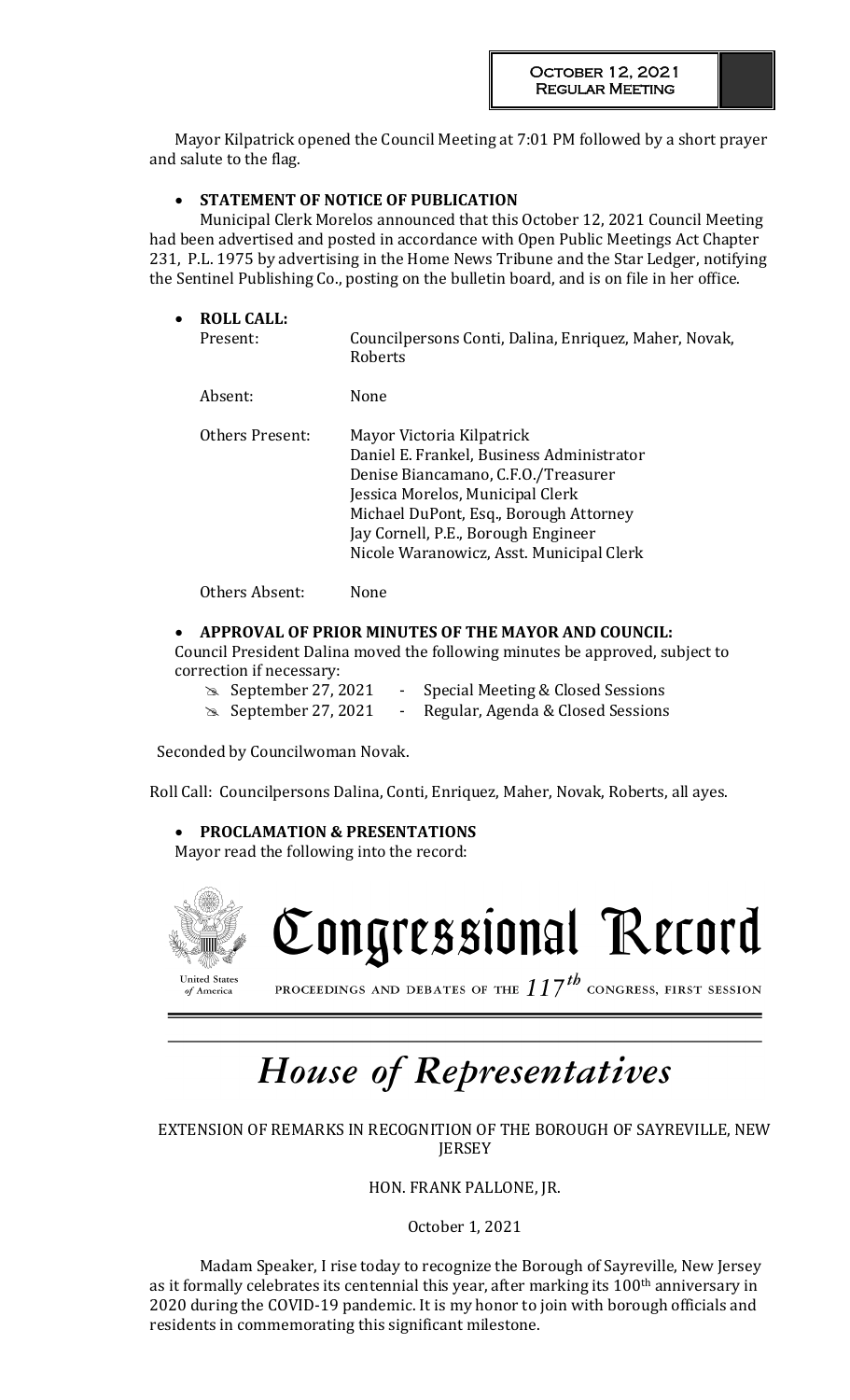Although established as a township in 1876 after breaking away from South Amboy, Sayreville was incorporated as a borough in 1920. Following Sayre and Fisher Company's establishment of a post office in 1860, the name Sayreville became the commonly used term to reference the area.

With its rich clay deposits and shoreline proximity to New York City, pottery and brick manufacturing was the backbone of the area's early industrialization. The Sayre and Fisher Brick Company, operating from 1850 to 1969, was one of the state's largest employers and supported the rapid growth of the community, from less than 2,000 residents in 1876, to over 32,500 by the end of the 1960s. Materials made in Sayreville not only helped construct buildings throughout town, they were also used in the construction of the Empire State Building and Holland Tunnel.

In 1968, Sayreville elected Peggy Kerr as Mayor, who proudly served as the first woman to hold the position in Sayreville's history. In its centennial, the borough is governed by Mayor Victoria Kilpatrick, Council President Kevin Dalina, and council members Vincent Conti, Damon Enriquez, Michele Maher, Mary Novak and Donna Roberts.

Madam Speaker, I sincerely hope my colleagues will join me in marking the 100<sup>th</sup> anniversary of the Borough of Sayreville and celebrating its rich history.

# **EXECUTIVE SESSION**

Borough Attorney DuPont read the following Executive Session Resolution into record.

#### **RESOLUTION FOR CLOSED SESSION**

**WHEREAS,** Section 8 of the Open Public Meetings Act, Chapter 231, P.L. 1975 permits the exclusion of the public from a meeting in certain circumstances, and

**WHEREAS**, this public body is of the opinion that such circumstances presently exist;

**NOW, THEREFORE, BE IT RESOLVED** by the Mayor and Borough Council of the Borough of Sayreville, County of Middlesex, State of New Jersey, as follows:

1. The public portion of this meeting is hereby adjourned in order that the Governing Body may meet in a closed, private session for approximately 10 minutes to discuss the following matters:

• Personnel – Contract Negotiations

2. Following the conclusion of said closed session, the Governing body shall reconvene the open portion of this meeting to consider any other matters which may be properly brought before it at this time.

3. The nature and content of discussion which occurs during closed session shall be made public at the time the need for non-disclosure no longer exists.

**NOW, THEREFORE BE IT RESOLVED** that the public be excluded and this resolution shall take effect immediately.

/s/ Kevin Dalina, Council President

APPROVED:

### /s/ Victoria Kilpatrick, Mayor

**Council President Dalina moved the Executive Session Resolution be adopted on Roll Call Vote. Motion seconded by Councilman Enriquez.**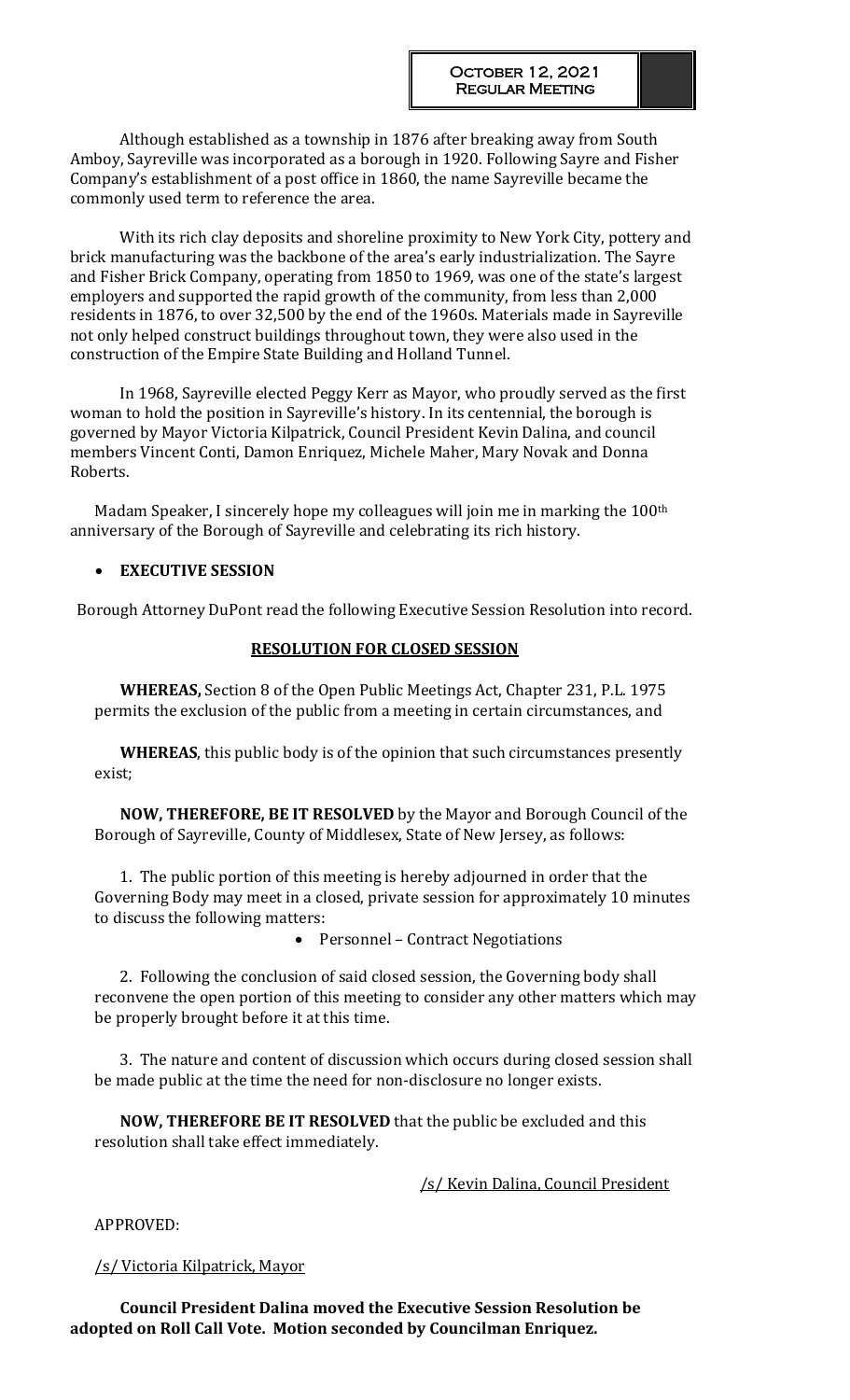Roll Call: Councilpersons Dalina, Conti, Enriquez, Maher, Novak, Roberts, all Ayes.

Time: 7:06 PM

# **Reconvene:**

Councilman Dalina made a **motion to reconvene**. Motion was seconded by Councilwoman Novak.

Roll Call: Councilpersons Dalina, Conti, Enriquez, Maher, Novak, Roberts, all Ayes.

Time: 7:34 PM

### **OLD BUSINESS:**

a) Public Hearing on the following Ordinances:

Borough Clerk Morelos read the heading for the following ordinances listed for Public Hearing:

Public Hearing on Ordinance #544-21.

Mayor Kilpatrick opened the meeting to the public for questions or comments on Ordinance #544-21.

There were no appearances.

**Council President Dalina moved the Public Hearing be closed the Ordinance be adopted on second and final reading and advertised according to law. Seconded by Councilman Enriquez.** 

**Roll Call: Ayes: Councilpersons Dalina, Conti, Enriquez, Maher, Roberts Nays: Councilperson Novak**

### **ORDINANCE #544-21**

# **AN ORDINANCE AMENDING AND SUPPLEMENTING CHAPTER 2 OF THE REVISED GENERAL ORDINANCES OF THE BOROUGH OF SAYREVILLE TO AMEND SECTION 2-31.6 AND SECTION 2-31.7 REGARDING REMOVAL OF TREES**

**2-31.6 Cost of Trees and Improvement; Charge and Lien on Property; Exception.** Except as hereinafter provided, the initial cost of all trees planted by the Shade Tree Commission, the cost of planting the same, the cost of the posts and boxes thereof, and the cost of the removal of or guards used for the protection of any tree or part thereof dangerous to public safety shall, if the Shade Tree Commission shall so determine, in accordance with uniform rules and regulations promulgated for this purpose, be a charge upon the real estate in which or in front of which such trees shall be planted or removed as an improvement thereof. If the Shade Tree Commission determines that such cost is to be borne by the property owner, said cost shall, unless paid directly to the Shade Tree Commission, be certified by the Shade Tree Commission to the Collector of Taxes of this Borough. Upon such certification to the collector of taxes. said cost shall thereupon become and be a lien upon the real estate and said cost shall be

included in the net tax bill rendered to the owner or owners thereof and be collected in the same manner as other taxes against that property. *Residents are responsible for removal of trees that are dead, dying or diseased within 10 feet of the curb line. If the Borough must remove the tree a lien may be placed against the property.*

The provisions of this subsection shall not apply to:

- a. A planting to replace trees previously planted by the Shade Tree Commission;
- b. A planting in connection with Arbor Day exercises or other educational demonstration.

**2-31.7 Planting and Removal of Trees; Notice and Hearing; Emergencies.** In every case where the property of an abutting owner will be chargeable with the cost of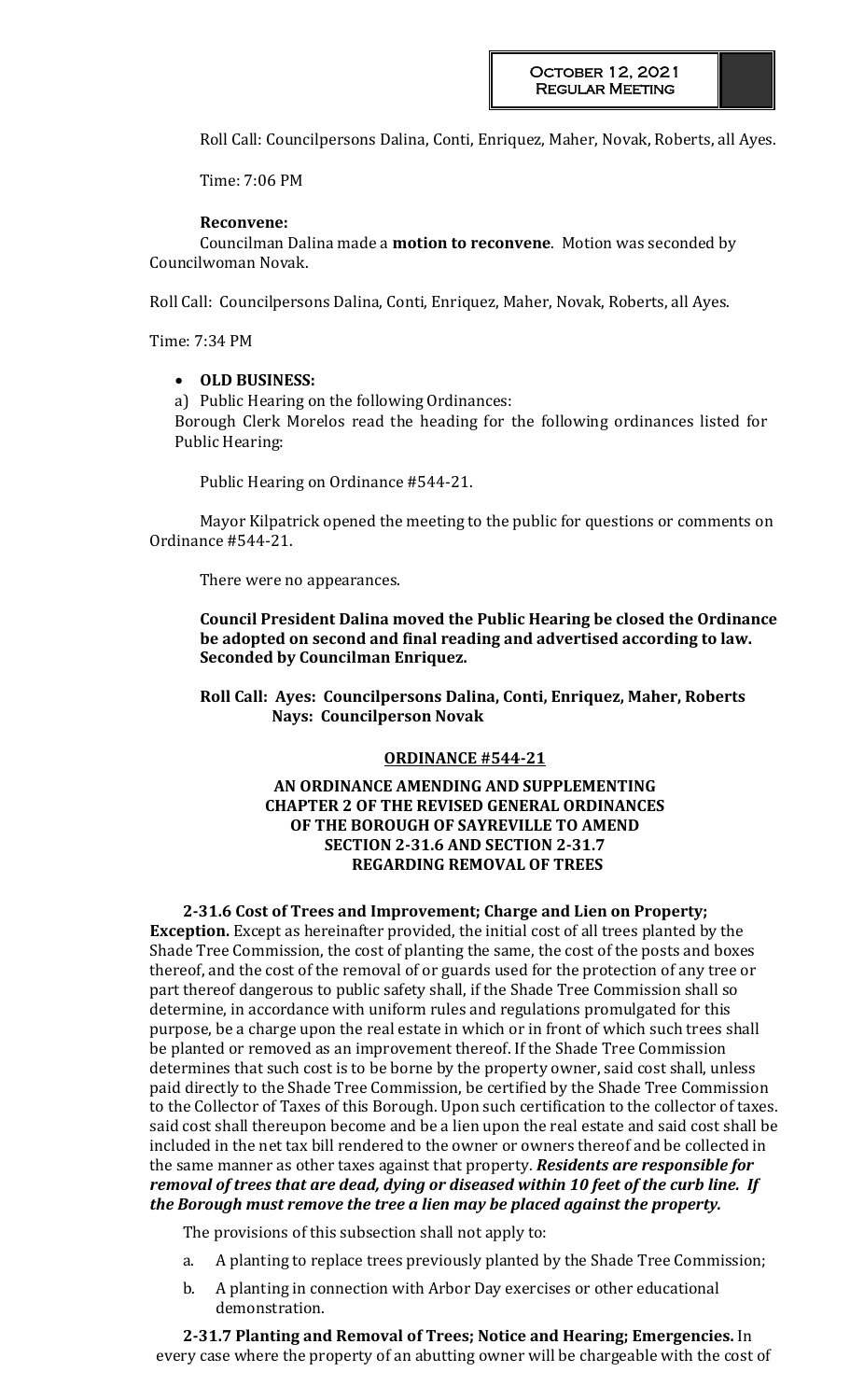the planting of any shade tree, the Shade Tree Commission shall give notice of the meeting at which it is proposed to consider the planting by publishing the notice at least once, not less than twenty (20) days before the meeting, in a newspaper in general circulation in the Borough, or by personal service of a copy of the notice upon the abutting owner at least ten (10) days before the meeting. The notice shall specify the streets or portions thereof, on which such planting is proposed and require all persons who may object thereto to present their objections at the office of the Shade Tree Commission at or before the meeting. Before final action shall be taken, all objections so filed shall be considered. The Shade Tree Commission shall give reasonable notice of its intention to remove, or cause the removal of a tree, or part of a tree dangerous to public safety, unless public safety requires immediate removal, in which case no notice shall be necessary. *In the event that the Borough must remove a dead, dying or diseased tree within 10 feet of the curb line, the resident is responsible for contributing the amount of Two Hundred Fifty (\$250.00) Dollars for tree replacement. In the event the resident does not contribute said amount a lien will be placed on that property.* 

**BE IT FURTHER ORDAINED** by the Mayor and Borough Council of the Borough of Sayreville, in the County of Middlesex, that Chapter 2, of the Revised General Ordinances of the Borough of Sayreville, shall also be amended to reflect such change.

All Ordinances or parts of Ordinances inconsistent herewith are hereby repealed and this Ordinance shall take effect immediately upon final passage and publication in accordance with law.

# **INTRODUCED/APPROVED ON FIRST READING**

DATED: September 27, 2021

/s/Jessica Morelos, R.M.C. /s/Kevin Dalina, Councilman Clerk of the Borough of Sayreville (Public Works Committee)

Borough of Sayreville

**ADOPTED ON SECOND READING** DATED: October 12, 2021

/s/Jessica Morelos, R.M.C. /s/Kevin Dalina, Councilman Clerk of the Borough of Sayreville (Public Works Committee)

Borough of Sayreville

# **APPROVAL BY THE MAYOR ON THIS \_12th\_ DAY OF \_OCTOBER\_\_, 2021.**

/s/Victoria Kilpatrick, Mayor Borough of Sayreville

APPROVED AS TO FORM:

/s/MICHAEL DUPONT, ESQ., Borough Attorney

# **NEW BUSINESS:**

a) Introduction of the following ordinances: NONE

# **CONSENT AGENDA RESOLUTIONS**

Mayor Kilpatrick opened the meeting for any questions or comments on Consent Agenda Resolutions.

There were no appearances:

Council President Dalina made a motion to close the Public Portion and adopt the Consent Agenda Resolutions. Seconded by Councilwoman Maher.

Roll Call: Councilpersons Dalina, Conti, Enriquez, Maher, Novak(abstained from #2021-263), Roberts(nay on #2021-269), all Ayes.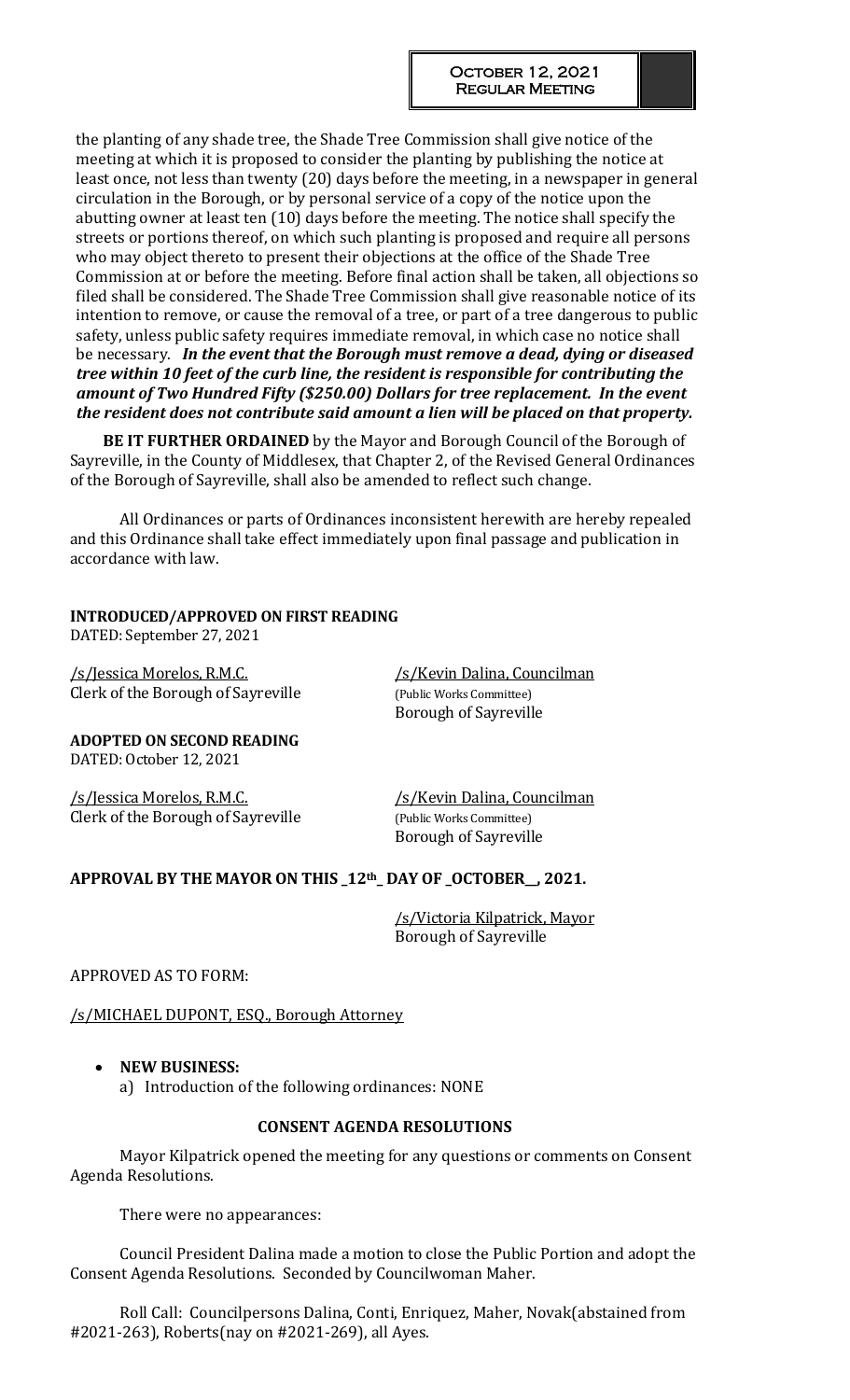**WHEREAS,** all bills submitted to the Borough of Sayreville covering services, work, labor and material furnished the Borough of Sayreville have been duly audited by the appropriate committee;

**NOW, THEREFORE, BE IT AND IT IS HEREBY RESOLVED** that all bills properly verified according to law and properly audited by the appropriate committees be and the same are hereby ordered to be paid by the appropriate Borough officials.

/s/ Victoria Kilpatrick, Mayor

| /s/ Vincent Conti, Councilman          | /s/ Michele Maher, Councilwoman         |
|----------------------------------------|-----------------------------------------|
| /s/ Kevin Dalina, Councilman           | <u>/s/ Mary J. Novak, Councilwoman</u>  |
| <u>/s/ Damon Enriquez, Councilman_</u> | <u>/s/ Donna Roberts, Councilwoman </u> |

Reviewed by the Borough Attorney and is approved as to form and the Resolution satisfies all of the legal requirements for the Mayor's signature.

/s/ Michael R. DuPont, Borough Attorney

# **Bill list of October 12, 2021 in the amount of \$11,076,747.94 in a separate Bill List File for 2021 (See Appendix Bill List 2021-A for this date).**

### **RESOLUTION #2021-255**

**BE IT RESOLVED** that the proper Borough officials are hereby authorized

and directed to award a contract for the purchase of one (1) 2021 Ford Explorer for

Fire Prevention from Beyer Ford, 170 Ridgedale Avenue, Morristown, NJ 07960,

through ESCNJ Contract 20/21-09 at a total cost not to exceed \$35,888.25.

/s/ Michele Maher, Councilwoman (Planning and Zoning Committee)

Reviewed by the Borough Attorney and is approved as to form and the Resolution satisfies all of the legal requirements for the Mayor's signature.

#### /s/ Michael R. DuPont, Borough Attorney **ATTEST: BOROUGH OF SAYREVILLE**

/s/ Jessica Morelos, RMC /s/ Victoria Kilpatrick, Mayor Municipal Clerk Mayor

### **RESOLUTION #2021-256**

**WHEREAS,** property known as Lot(s) **26**, in Borough Block **63**, more commonly known as **74 Washington Road,** in **Sayreville, NJ** is owned by **Nancy Gorman**;

**AND, WHEREAS, Nancy Gorman,** who had qualified as a one hundred percent **Disabled Veteran** under the provision of the N.J.S.A 54; 4-3.30, causing her property to be exempt from taxation at the local level beginning with the first quarter of Calendar Year **2019** as verified by the Tax Assessor;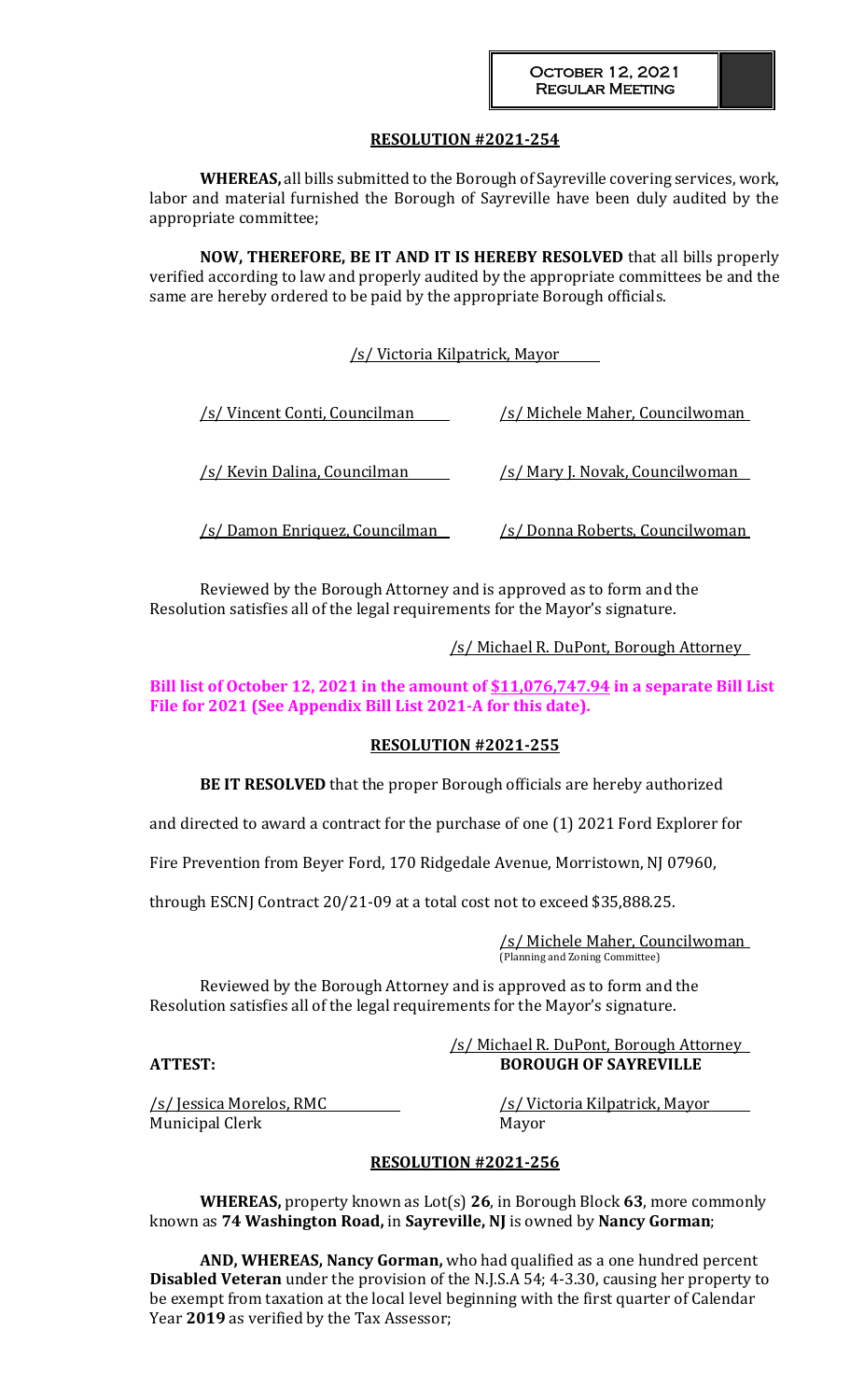**AND, WHEREAS,** the Tax Bills for the four quarters of Calendar Year **2019, 2020, & 2021** were generated from the **2018, 2019, & 2020** Assessor's Tax Lists, as required under regulations promulgated by the New Jersey Division of Local Government Services in The Department of Community Affairs pursuant to N.J.S.A. 54:4-64, thus presenting this property owner with a tax bill for the calendar year **2019, 2020, & 2021**, while the property is correctly classified as being Tax Exempt commencing with first quarter of **2019**;

**NOW, THEREFORE, BE IT RESOLVED**, that the Tax Collector be, and he hereby is, authorized and directed to cancel **2019, 2020, & 2021** taxes billed in the amount of **\$16,977.53**, all taxes subsequently billed, and refund the amount paid for **2019, 2020, & 2021**, in the amount of **\$15,554.17** on the property known and designated as Lot(s) **26** in Borough Block **63**.

> /s/ Donna Roberts, Councilwoman (Admin. & Finance Committee)

Reviewed by the Borough Attorney and is approved as to form and the Resolution satisfies all of the legal requirements for the Mayor's signature.

/s/ Michael R. DuPont, Borough Attorney

### **ATTEST: BOROUGH OF SAYREVILLE**

Municipal Clerk Mayor

/s/ Jessica Morelos, RMC /s/ Victoria Kilpatrick, Mayor

# **RESOLUTION #2021-257**

**WHEREAS,** property known as Lot(s) **87**, in Borough Block **67**, more commonly known as **53 Nickel Avenue,** in **Sayreville, NJ** is owned by **Dolores Ksiazak**;

**AND, WHEREAS, Dolores Ksiazak,** who had qualified as a one hundred percent **Disabled Veteran** under the provision of the N.J.S.A 54; 4-3.30, causing her property to be exempt from taxation at the local level beginning with the first quarter of Calendar Year **2019** as verified by the Tax Assessor;

**AND, WHEREAS,** the Tax Bills for the four quarters of Calendar Year **2019, 2020, & 2021** were generated from the **2018, 2019, & 2020** Assessor's Tax Lists, as required under regulations promulgated by the New Jersey Division of Local Government Services in The Department of Community Affairs pursuant to N.J.S.A. 54:4-64, thus presenting this property owner with a tax bill for the calendar year **2019, 2020, & 2021**, while the property is correctly classified as being Tax Exempt commencing with first quarter of **2019**;

**NOW, THEREFORE, BE IT RESOLVED**, that the Tax Collector be, and he hereby is, authorized and directed to cancel **2019, 2020, & 2021** taxes billed in the amount of **\$21,940.69**, all taxes subsequently billed, and refund the amount paid for **2019, 2020, & 2021**, in the amount of **\$20,082.94** on the property known and designated as Lot(s) **87** in Borough Block **67**.

> /s/ Donna Roberts, Councilwoman (Admin. & Finance Committee)

Reviewed by the Borough Attorney and is approved as to form and the Resolution satisfies all of the legal requirements for the Mayor's signature.

/s/ Michael R. DuPont, Borough Attorney

# **ATTEST: BOROUGH OF SAYREVILLE**

Municipal Clerk Mayor

/s/ Jessica Morelos, RMC /s/ Victoria Kilpatrick, Mayor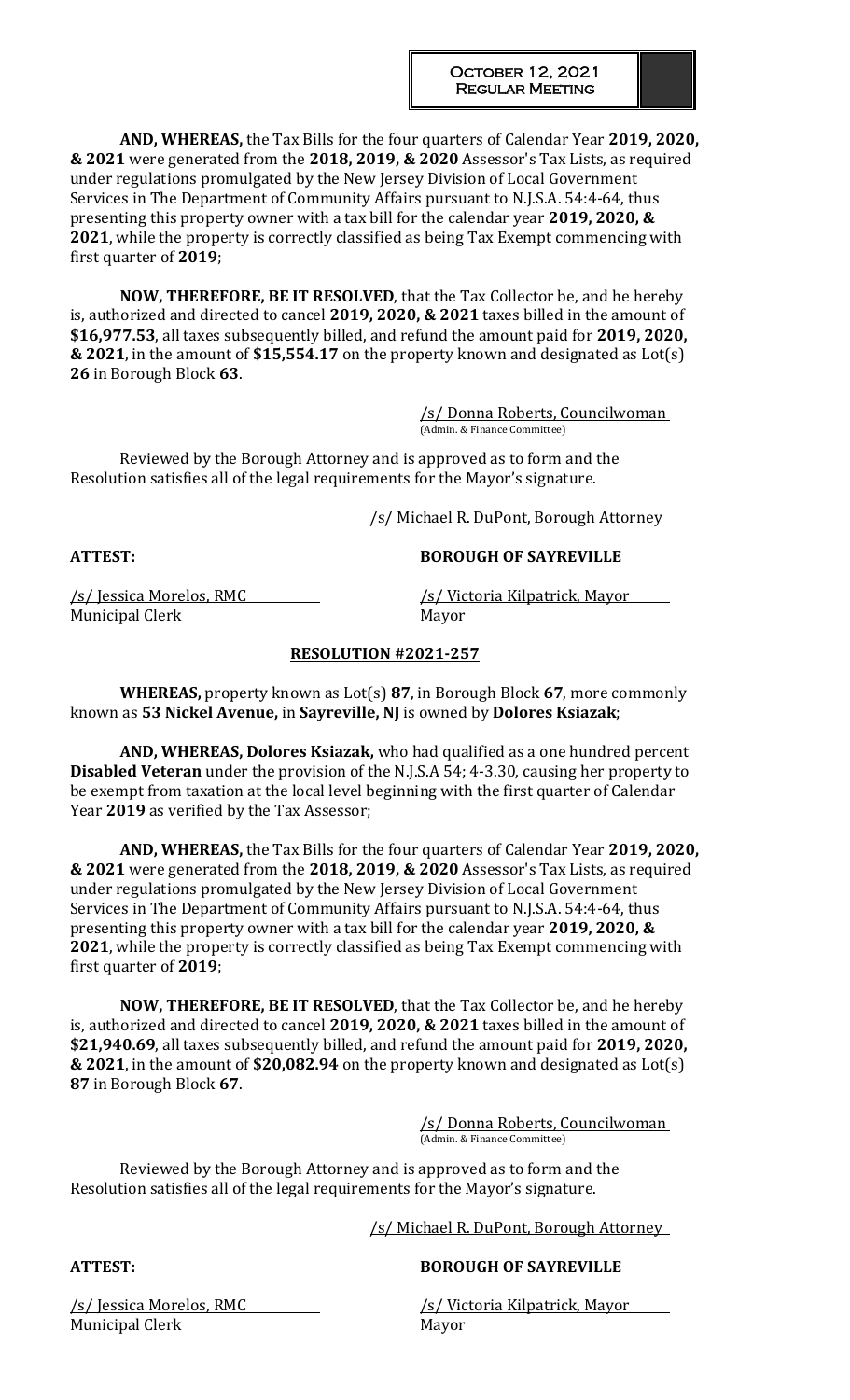**WHEREAS,** property known as Lot(s) **13**, in Borough Block **71**, more commonly known as **15 Roma Street,** in **Sayreville, NJ** is owned by **Stanley J. Przybylowski**;

**AND, WHEREAS, Stanley J. Przybylowski,** who had qualified as a one hundred percent **Disabled Veteran** under the provision of the N.J.S.A 54; 4-3.30, causing his property to be exempt from taxation at the local level beginning with the fourth quarter of Calendar Year **2020** as verified by the Tax Assessor;

**AND, WHEREAS,** the Tax Bills for the four quarters of Calendar Year **2020 & 2021** were generated from the **2019 & 2020** Assessor's Tax Lists, as required under regulations promulgated by the New Jersey Division of Local Government Services in The Department of Community Affairs pursuant to N.J.S.A. 54:4-64, thus presenting this property owner with a tax bill for the calendar year **2020 & 2021**, while the property is correctly classified as being Tax Exempt commencing with fourth quarter of **2020**;

**NOW, THEREFORE, BE IT RESOLVED**, that the Tax Collector be, and he hereby is, authorized and directed to cancel **2020 & 2021** taxes billed in the amount of **\$7,936.36**, all taxes subsequently billed, and refund the amount paid for **2020, & 2021**, in the amount of **\$6,143.27** on the property known and designated as Lot(s) **13** in Borough Block **71**.

/s/ Donna Roberts, Councilwoman (Admin. & Finance Committee)

Reviewed by the Borough Attorney and is approved as to form and the Resolution satisfies all of the legal requirements for the Mayor's signature.

/s/ Michael R. DuPont, Borough Attorney

**ATTEST: BOROUGH OF SAYREVILLE**

Municipal Clerk Mayor

/s/ Jessica Morelos, RMC /s/ Victoria Kilpatrick, Mayor

### **RESOLUTION #2021-259**

**WHEREAS,** the following applicant has applied for one trailer license to be used as a temporary construction trailer:

**APPLICANT #OF TRAILERS LOCATION** Sayreville Shopping 1 Construction Office Block 368.07, Lot 1.03 Plaza, LLC Trailer 75 Trailer 2909 Washington Road

**WHEREAS,** said application has been referred to the proper department for investigation and review; and

**WHEREAS,** a favorable report has been received from the Zoning Officer covering the location of a said trailers;

**NOW, THEREFORE, BE IT RESOLVED** that the Mayor and Council do hereby approve the above-captioned application for permission to locate three trailers for temporary storage use on the above-captioned property.

> /s/ Michele Maher, Councilwoman (Planning & Zoning Committee)

Reviewed by the Borough Attorney and is approved as to form and the Resolution satisfies all of the legal requirements for the Mayor's signature.

 /s/ Michael R. DuPont, Borough Attorney **ATTEST: BOROUGH OF SAYREVILLE**

/s/ Jessica Morelos, RMC /s/ /s/ Victoria Kilpatrick, Mayor Municipal Clerk Mayor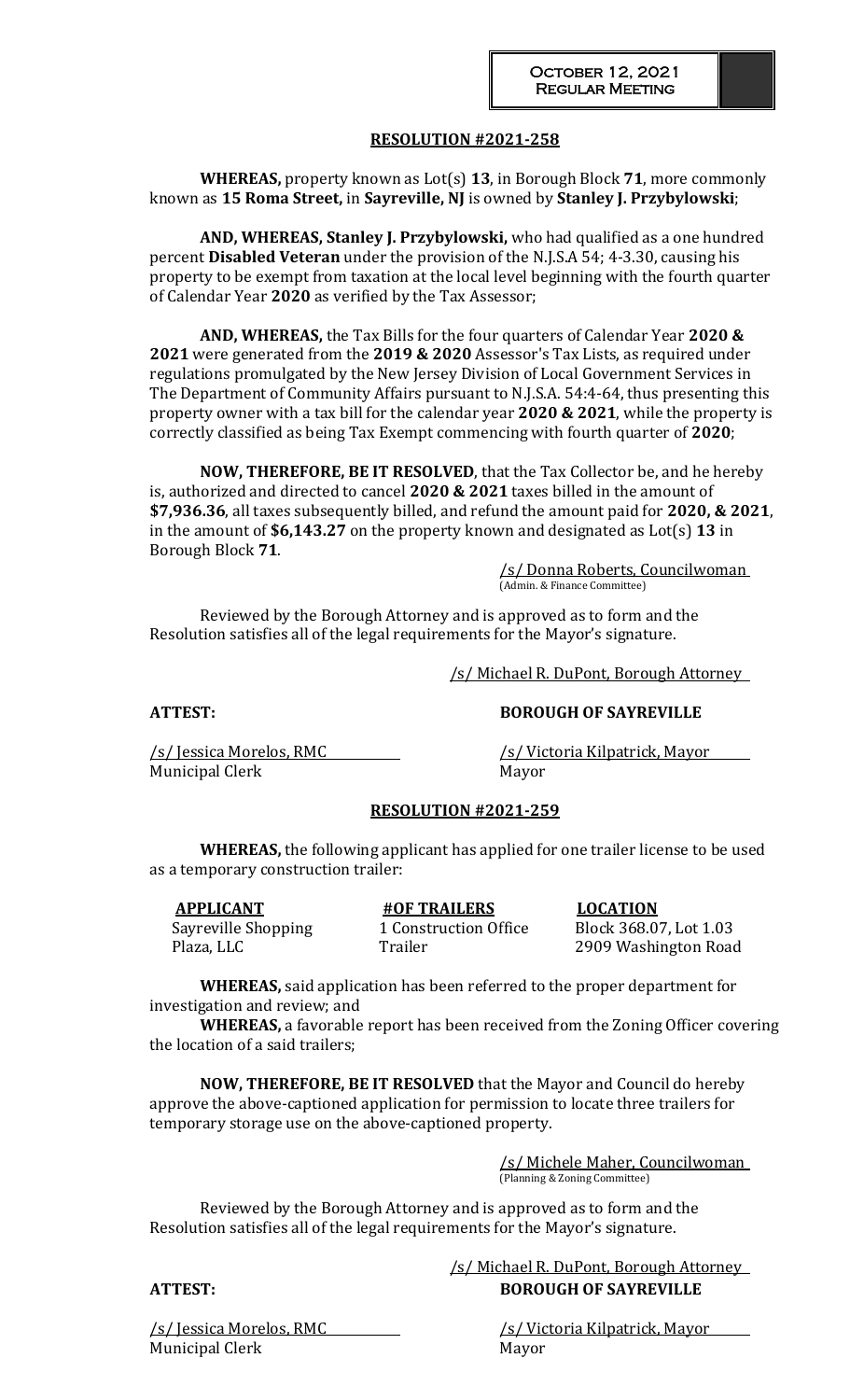# **A RESOLUTION OF THE BOROUGH OF SAYREVILLE IN THE COUNTY OF MIDDLESEX, STATE OF NEW JERSEY, AUTHORIZING THE DISCHARGE OF MORTGAGE FOR PROPERTY LOCATED AT 3 CAMBRIDGE DRIVE, PARLIN, NEW JERSEY**

**WHEREAS,** a certain Mortgage dated December 15, 2009 was made by Janina Tevis, residing at 3 Cambridge Drive, Parlin, New Jersey, in the Borough of Sayreville in the County of Middlesex and State of New Jersey; and

**WHEREAS**, this Mortgage, never modified, was made to secure payment in the amount of TWENTY-ONE THOUSAND ONE HUNDRED THIRTY NINE (\$21,139.00) Dollars, without interest. The mortgage was recorded or registered in the office of the County Recording Officer of Middlesex County, State of New Jersey, on August 3, 2010 in Book 13930 at Page 0645; and

**WHEREAS,** said Mortgage states that the debt is forgiven at the end of the tenth year, as long as the residence remained the property of Borrower; and

**WHEREAS,** according to said Mortgage the debt was due to be forgiven in December of 2019; and

**BE IT AND IT IS HEREBY RESOLVED** Mayor Victoria Kilpatrick and Jessica Morelos, Borough Clerk of the Borough of Sayreville are authorized to execute a Discharge of Mortgage for the property located at 3 Cambridge Drive, Parlin, New Jersey.

> /s/ Donna Roberts, Councilwoman (Admin. & Finance Committee)

Reviewed by the Borough Attorney and is approved as to form and the Resolution satisfies all of the legal requirements for the Mayor's signature.

/s/ Michael R. DuPont, Borough Attorney

### **ATTEST: BOROUGH OF SAYREVILLE**

Municipal Clerk Mayor

/s/ Jessica Morelos, RMC /s/ Victoria Kilpatrick, Mayor

#### **RESOLUTION #2021-261 RESOLUTION AUTHORIZING THE AWARD OF A NON-FAIR AND OPEN CONTRACT**

 **WHEREAS,** the Borough of Sayreville has a need to acquire network and application maintenance services through a non-fair and open contract pursuant to the provisions of *N.J.S.A. 19:44A- 20.5* and,

**WHEREAS,** *N.J.S.A. 40A:11-5* provides exceptions to the public bidding of certain contracts, specifically *N.J.S.A. 40A:11-5(dd)* the provision or performance of goods or services for the support or maintenance of proprietary computer hardware and software; and

**WHEREAS**, the Purchasing Agent has determined and certified in writing that the value of the acquisition will exceed \$40,000; and,

**WHEREAS**, the anticipated term of this contract is one year*;* and

**WHEREAS**, TK1 Solutions has indicated they will provide the necessary services for the Borough of Sayreville*;* and

**WHEREAS,** TK1 Solutions has completed and submitted a Business Entity Disclosure Certification which certifies TK1 Solutions that has not made any reportable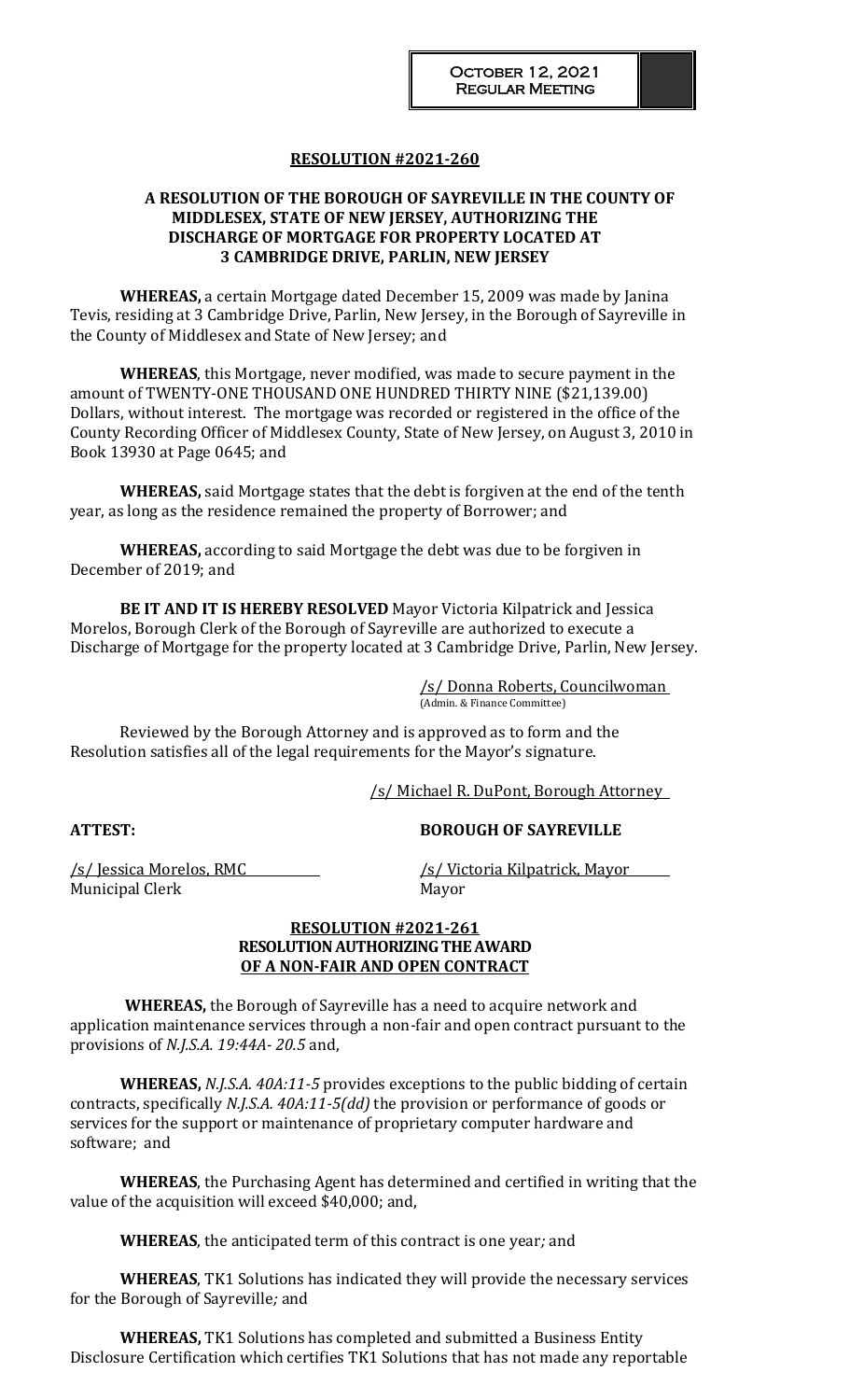contributions to a political or candidate committee in the Borough of Sayreville in the previous one year, and that the contract will prohibit TK1 Solutions from making any reportable contributions through the term of the contract, and

**WHEREAS**, Certification as to the Availability of Funds is annexed hereto

 **NOW THEREFORE, BE IT RESOLVED** that the Governing Body of the Borough of Sayreville authorizes the Purchasing Agent to enter into a contract with TK1 Solutions as described herein; and,

**BE IT FURTHER RESOLVED** that the Business Disclosure Entity Certification and the Determination of Value be placed on file with this resolution.

> /s/ Donna Roberts, Councilwoman (Admin. & Finance Committee)

Reviewed by the Borough Attorney and is approved as to form and the Resolution satisfies all of the legal requirements for the Mayor's signature.

/s/ Michael R. DuPont, Borough Attorney

/s/ Jessica Morelos, RMC /s/ Victoria Kilpatrick, Mayor Municipal Clerk Mayor

# **ATTEST: BOROUGH OF SAYREVILLE**

# **RESOLUTION #2021-262**

# **"A RESOLUTION SUPPORTING AND AUTHORIZING SUBMISSION OF AN APPLICATION TO THE NEW JERSEY DEPARTMENT OF TRANSPORTATION'S SAFE ROUTES TO SCHOOL PROGRAM FOR THE "SAYREVILL SCHOOL TRANSPORTATION SAFETY PROJECT"**

The Borough of Sayreville ("Borough") and the Sayreville Public School District have collaborated to develop a project that will improve routes on public roads that provide access to school facilities; and

**WHEREAS**, the Borough is applying to the New Jersey Department of Transportation's Safe Routes to School Program for funding to address unsafe curbs and sidewalks and to increase pedestrian safety in the areas surrounding Sayreville Middle School within the Borough of Sayreville; and

**WHEREAS**, the project will help to continue and improve the promotion and encouragement of pedestrian and bicycle access and safety for school children and residents in the areas surrounding the aforementioned schools; and

**WHEREAS**, maintenance of the facility, once constructed, will be assumed by the Borough with the exception of (1) local ordinances that places maintenance responsibility with each individual property owner, and (2) those crosswalks on State or County Highways; and

**WHEREAS**, the Borough will assign its Borough Administrator to serve as the responsible charge for the project; and

**WHEREAS**, the Borough and the Sayreville Public School District recognize the value of interlocal cooperation as a way of reducing duplication and overlap of services as a means of efficient and economical utilization of resources; and

**NOW, THEREFORE, BE IT RESOLVED**, by the Borough Council of Sayreville that it hereby supports and authorizes the submission of electronic grant application titled "SRS-2022-Sayreville School Safety -00032" to the Safe Routes to School Program within the State of New Jersey Department of Transportation and authorizes the Mayor, Borough Administrator, and Borough Clerk to execute any and all documents necessary and related to the submission of said grant application or grant agreement.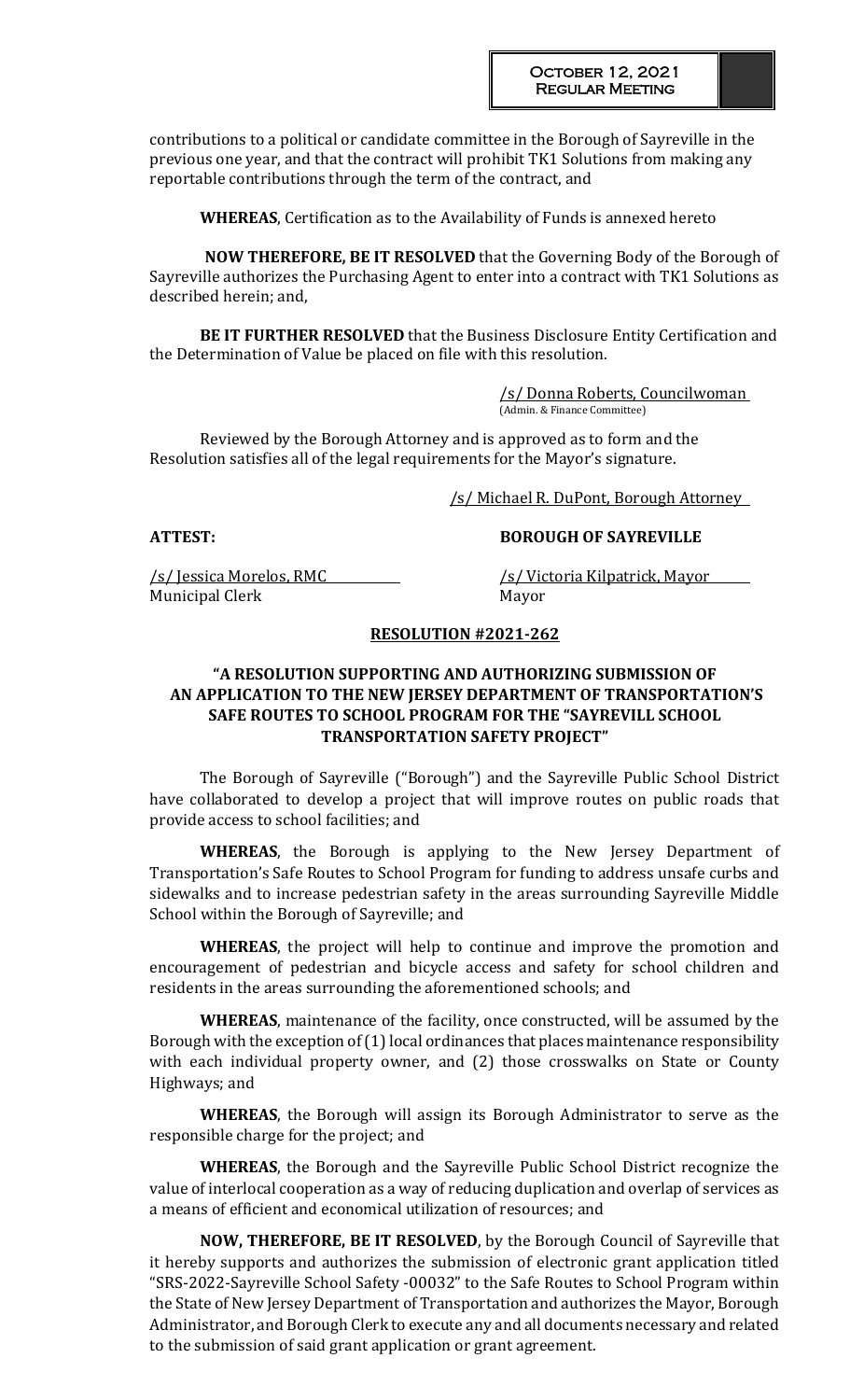/s/ Donna Roberts, Councilwoman (Admin. & Finance Committee)

Reviewed by the Borough Attorney and is approved as to form and the Resolution satisfies all of the legal requirements for the Mayor's signature.

/s/ Michael R. DuPont, Borough Attorney

### **ATTEST: BOROUGH OF SAYREVILLE**

/s/ Jessica Morelos, RMC /s/ Victoria Kilpatrick, Mayor Municipal Clerk Mayor

### **RESOLUTION #2021-263**

## **A RESOLUTION OF THE BOROUGH OF SAYREVILLE IN THE COUNTY OF MIDDLESEX, STATE OF NEW JERSEY, CONSENTING TO THE MEMORANDUM OF AGREEMENT BETWEEN THE BOROUGH OF SAYREVILLE AND PBA LOCAL #98**

**WHEREAS,** there now exists a Memorandum of Agreement between the Borough of Sayreville and the PBA Local 98; and

**WHEREAS,** representatives of PBA Local #98 and the Borough of Sayreville have agreed to certain modifications to the present Collective Bargain Agreement.

**NOW, THEREFORE BE IT RESOLVED,** that the Mayor and Council of the Borough of Sayreville, County of Middlesex and State of New Jersey hereby consent to the execution of the Memorandum of Agreement between the PBA Local #98 (Patrolmen) and the Borough of Sayreville.

> /s/ Donna Roberts, Councilwoman (Admin. & Finance Committee)

Reviewed by the Borough Attorney and is approved as to form and the Resolution satisfies all of the legal requirements for the Mayor's signature.

/s/ Michael R. DuPont, Borough Attorney

**ATTEST: BOROUGH OF SAYREVILLE**

/s/ Jessica Morelos, RMC /s/ Victoria Kilpatrick, Mayor Municipal Clerk Mayor

### **RESOLUTION 2021-264**

**WHEREAS,** the following vehicles and equipment have been taken out of service as they are no longer usable;

**NOW THEREFORE, BE IT AND IT IS HEREBY RESOLVED** that the vehicles listed below are no longer needed for public use and are hereby authorized to be scrapped:

> 2003 Ford Crown Victoria – VIN #2FAFP71W23X112909 2003 Ford Crown Victoria – VIN #2FAFP71W93X112907 2003 Ford Crown Victoria – VIN #2FAFP71WX3X112916 2005 Ford Crown Victoria - VIN #2FAHP71WX5X109669 2005 Ford Crown Victoria – VIN #2FAHP71W05X109664 2008 Ford Crown Victoria – VIN #2FAFP71V08X155160 2008 Ford Crown Victoria – VIN #2FAFP71V28X155161

> > /s/ Vincent Conti, Councilman (Public Safety Committee)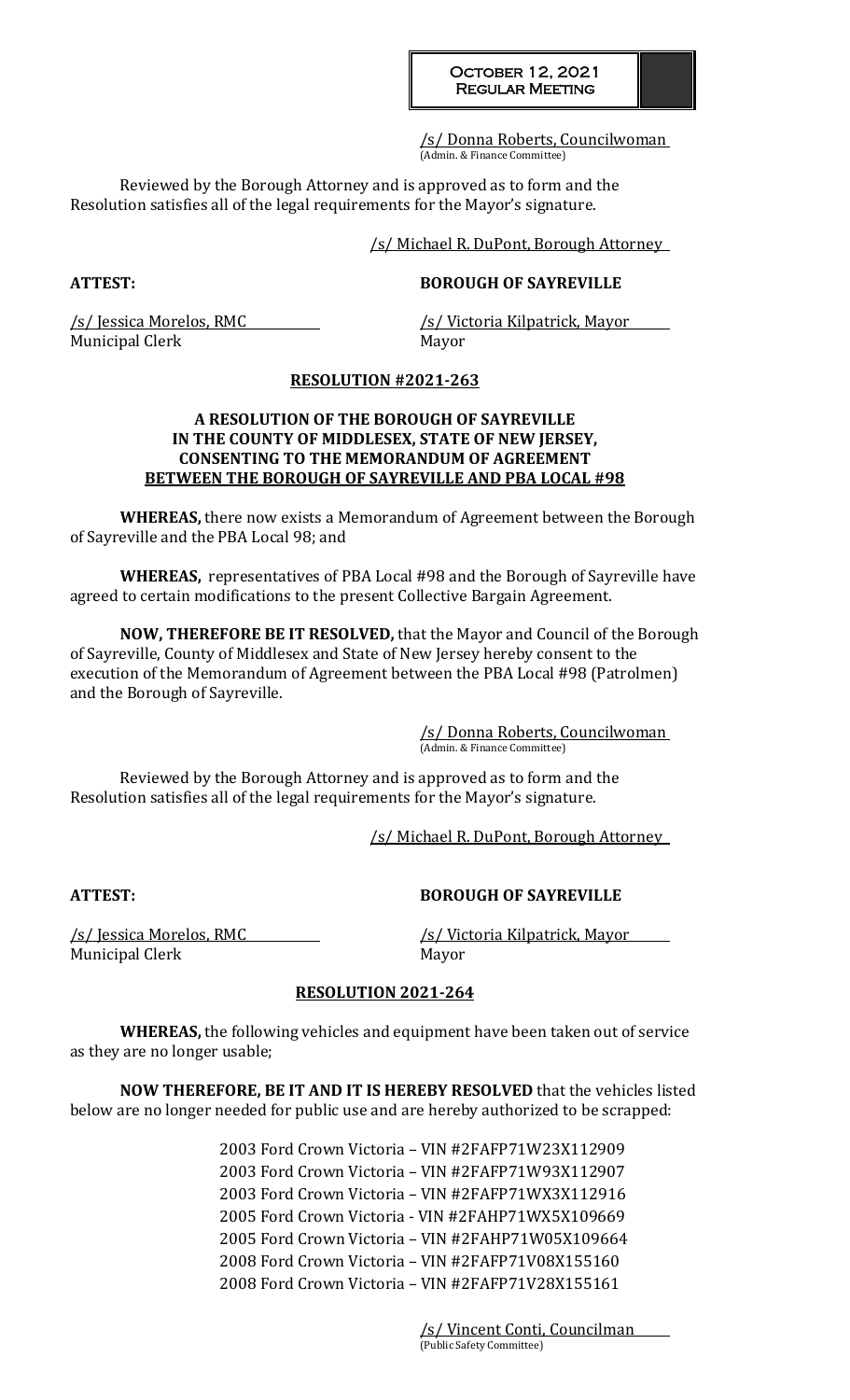# October 12, 2021 Regular Meeting

Reviewed by the Borough Attorney and is approved as to form and the Resolution satisfies all of the legal requirements for the Mayor's signature.

/s/ Michael R. DuPont, Borough Attorney

# **ATTEST: BOROUGH OF SAYREVILLE**

/s/ Jessica Morelos, RMC /s/ Victoria Kilpatrick, Mayor Municipal Clerk Mayor

# **RESOLUTION #2021-265**

**WHEREAS**, on September 28, 2021 the Borough of Sayreville received bids for the "Senior Center Window Replacement" and

**WHEREAS,** the Certification as to Availability of Funds is annexed hereto;

**NOW, THEREFORE, BE IT RESOLVED** by the Mayor and Council on this 12th day of October, 2021, that:

1. Contract for the " Senior Center Window Replacement" be awarded to D&E Window and Door, LLC, of 24 Cokesbury Road, Suite 1, Lebanon, NJ 08833 and that they be paid for said services at an amount not to exceed \$698,500.00.

> /s/ Kevin Dalina, Councilman (Public Works Committee)

Reviewed by the Borough Attorney and is approved as to form and the Resolution satisfies all of the legal requirements for the Mayor's signature.

/s/ Michael R. DuPont, Borough Attorney

# **ATTEST: BOROUGH OF SAYREVILLE**

/s/ Jessica Morelos, RMC /s/ Victoria Kilpatrick, Mayor Municipal Clerk Mayor

### **RESOLUTION #2021-266**

**BE IT RESOLVED** that the proper Borough officials are hereby authorized to

purchase through NJPA/Sourcewell Contact #0609-20, one (1) 2023 Peterbilt 520

Tandem Automated Truck, two (2) 2022 Peterbilt 365 Rear Loaders, one (1) 2023

Peterbilt 548 Dump Truck, one (1) 2023 Peterbilt 348 Cab and Chassis for the

Department of Public Works from Hunter Trucks, 524 Monmouth Road, Clarksburg,

NJ 08510 a total cost not to exceed \$1,123,799.29.

/s/ Kevin Dalina, Councilman (Public Works Committee)

Reviewed by the Borough Attorney and is approved as to form and the Resolution satisfies all of the legal requirements for the Mayor's signature.

/s/ Michael R. DuPont, Borough Attorney

# **ATTEST: BOROUGH OF SAYREVILLE**

/s/ Jessica Morelos, RMC /s/ Victoria Kilpatrick, Mayor

Municipal Clerk Mayor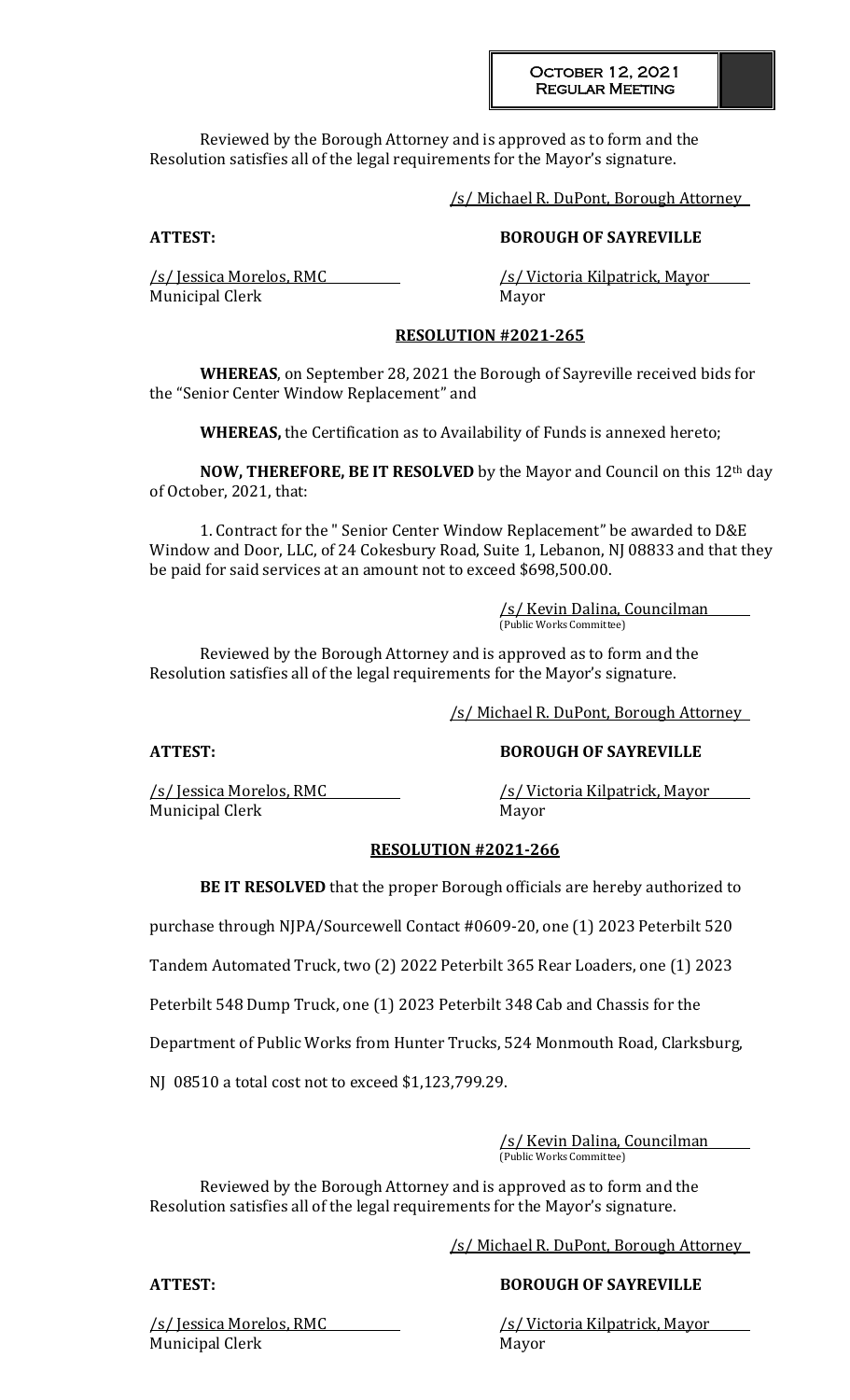**BE IT RESOLVED** that the proper Borough officials are hereby authorized

and directed to purchase one (1) 202 Ford F-450 for the Department of Public

Works from Winner Ford, 250 Haddonfield Berlin Rd., Cherry Hill, NJ 08034,

through State Contract T2102/A88215 at a total cost not to exceed \$66,870.00.

/s/ Kevin Dalina, Councilman (Public Works Committee)

Reviewed by the Borough Attorney and is approved as to form and the Resolution satisfies all of the legal requirements for the Mayor's signature.

/s/ Michael R. DuPont, Borough Attorney

**ATTEST: BOROUGH OF SAYREVILLE**

/s/ Jessica Morelos, RMC /s/ Victoria Kilpatrick, Mayor Municipal Clerk Mayor

### **RESOLUTION #2021-268**

# **A RESOLUTION OF THE BOROUGH OF SAYREVILLE IN THE COUNTY OF MIDDLESEX, STATE OF NEW JERSEY, AMENDING THE PERSONNEL POLICY HANDBOOK**

**WHEREAS,** the Borough of Sayreville has in effect a Personnel Policies Employment Handbook that was adopted by the Governing Body in 1996; and

**WHEREAS,** the Governing Body of the Borough of Sayreville amended the Personnel Policies Employee Handbook in 2014 and desires to further amend and update the current Personnel Policies Employment Handbook as was amended in its entirety in 2014; and

**NOW, THEREFORE BE IT RESOLVED**, by the Mayor and Council of the Borough of Sayreville that the following section is hereby added:

Section 1.27 – Time Management

**BE IT FURTHER RESOLVED** that this amendment shall take effect immediately.

/s/ Donna Roberts, Councilwoman (Admin. & Finance Committee)

Reviewed by the Borough Attorney and is approved as to form and the Resolution satisfies all of the legal requirements for the Mayor's signature.

/s/ Michael R. DuPont, Borough Attorney

# **ATTEST: BOROUGH OF SAYREVILLE**

Municipal Clerk Mayor

/s/ Jessica Morelos, RMC /s/ Victoria Kilpatrick, Mayor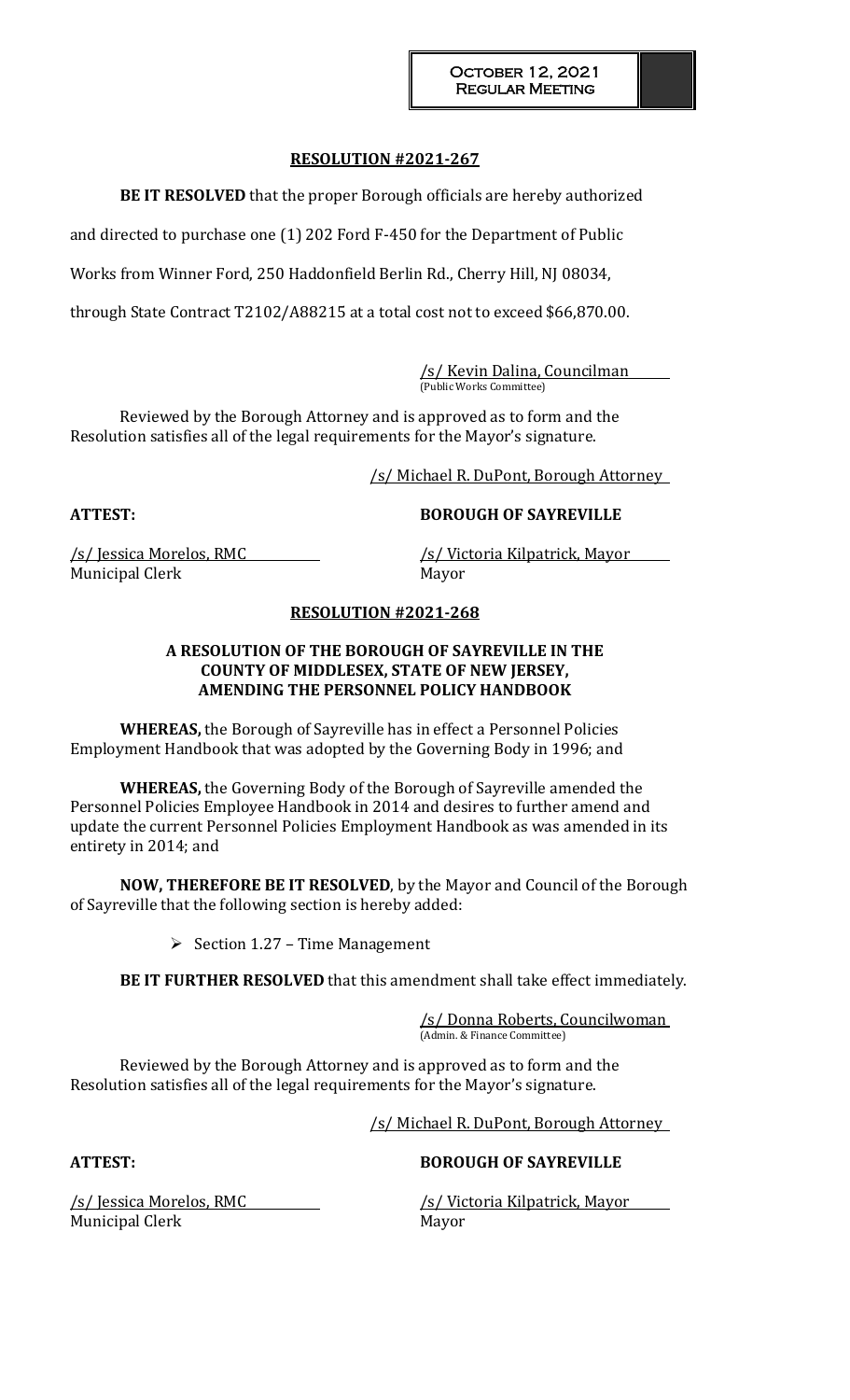# **RESOLUTION OF BOROUGH OF SAYREVILLE AUTHORIZING THE BOROUGH PLANNING BOARD TO EXPLORE WHETHER THE REAL PROPERTY, COMMONLY KNOWN AS CLUB PURE, LOCATED AT 1970 STATE HIGHWAY 35, SAYREVILLE, NJ AND IDENTIFIED AS BLOCK 425, LOT 202 ON THE BOROUGH OF SAYREVILLE MUNICIPAL TAX MAP, MAY BE AN APPROPRIATE AREA FOR DESIGATION AS A REDEVELOPMENT AREA**

**WHEREAS,** the Local Redevelopment and Housing Law, N.J.S.A. 40A:12A-1 et. seq., provides a mechanism to empower and assist local governments in efforts to promote programs of redevelopment; and

**WHEREAS,** the Borough Council desires to explore whether the real property known as Club Pure located at 1970 State Highway 35, Sayreville, NJ 08872 and identified as Block 425, Lot 202 on the Municipal Tax Map, inclusive of any and all streets, paper streets, private drives and right of ways (the "Study Area"), attached hereto as **Exhibit A**, may be an appropriate area for consideration for the program of redevelopment; and

**WHEREAS,** the Local Redevelopment and Housing Law sets forth a specific procedure for establishing an Area in Need of Redevelopment; and

WHEREAS, pursuant to **N.J.S.A.** 40A:12A-6, prior to the Borough Council making a determination as to whether the Study Area qualifies as an Area in Need of Redevelopment as a Non-Condemnation Redevelopment Area, the Borough Council must authorize the Planning Board, by resolution, to undertake a preliminary investigation to determine whether the Study Area meets the criteria for designation as a Non-Condemnation Redevelopment Area pursuant to **N.J.S.A.** 40A:12A-6; and

**WHEREAS,** the Borough Council wishes to direct the Borough Planning Board to undertake such preliminary investigation to determine whether the Study Area meets the criteria for designation as a Non-Condemnation Redevelopment Area pursuant to N.J.S.A. 40A:12A-6 and in accordance with the investigation and hearing process set forth in <u>N.J.S.A</u>. 40A:12A-1 et. seq.; and

**NOW, THEREFORE, BE IT RESOLVED** by the Borough Council of the Borough of Sayreville, in the County of Middlesex, State of New Jersey, as follows:

- 1. The foregoing recitals are incorporated herein as if set forth in full; and
- 2. The Planning Board is authorized and directed to conduct the necessary investigation and to hold a public hearing to determine whether the Study Area defined hereinabove qualifies for designation as a Non-Condemnation Redevelopment Area pursuant to N.J.S.A. 40A:12A-6 and in accordance with the investigation and hearing process set forth in N.J.S.A. 40A:12A-1 et. seq.; and
- 3. The Planning Board shall submit its findings and recommendations to the Borough Council in the form of a Resolution with supportive documentation; and
- 4. The Borough Clerk is hereby directed to forward a certified copy of this Resolution to the Borough Planning Board and Planning Board Secretary; and
- 5. This Resolution shall take effect immediately.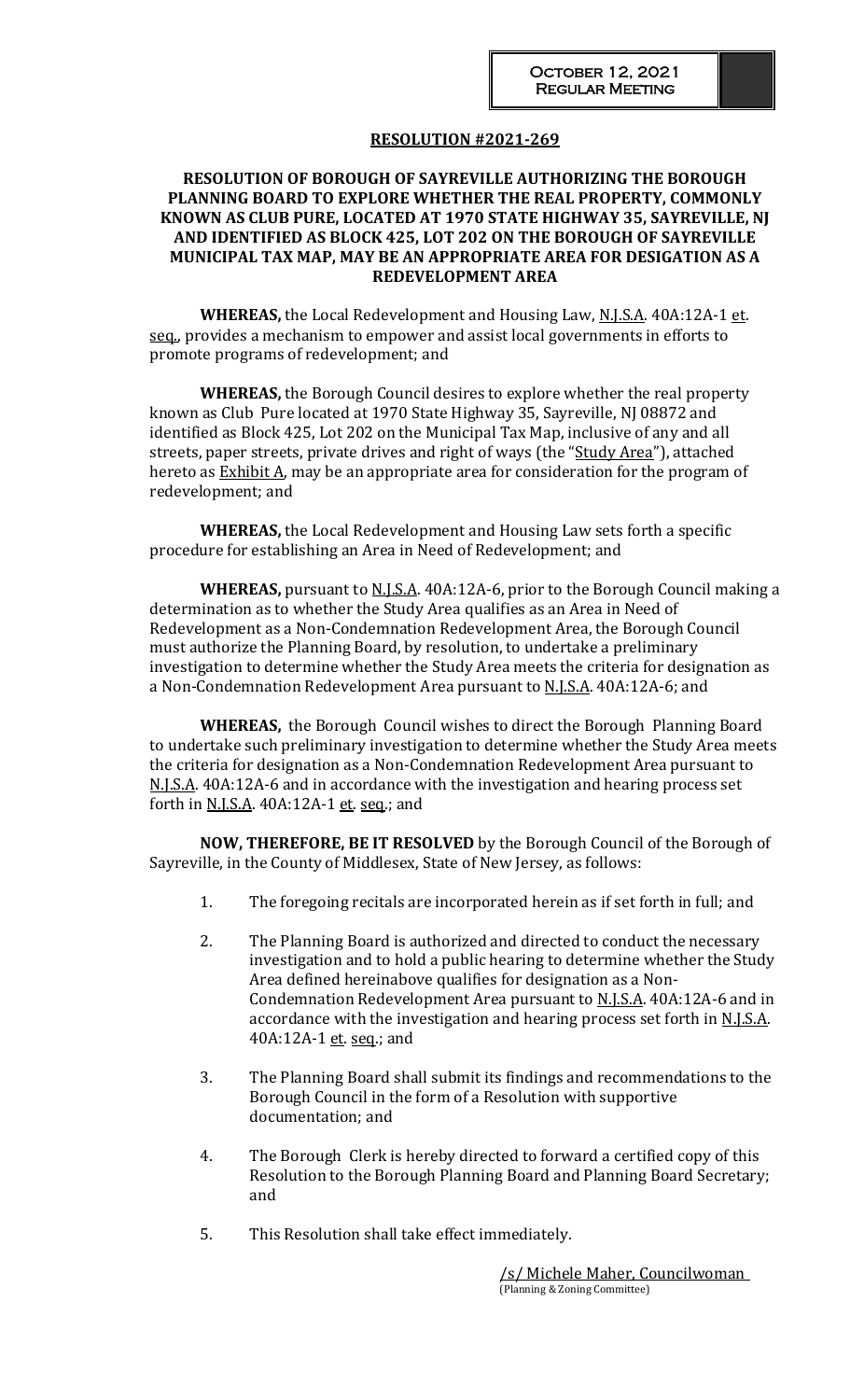October 12, 2021 Regular Meeting

Reviewed by the Borough Attorney and is approved as to form and the Resolution satisfies all of the legal requirements for the Mayor's signature.

/s/ Michael R. DuPont, Borough Attorney

### **ATTEST: BOROUGH OF SAYREVILLE**

Municipal Clerk Mayor

/s/ Jessica Morelos, RMC /s/ Victoria Kilpatrick, Mayor

#### **RESOLUTION #2021-270**

# **BOROUGH OF SAYREVILLE RESOLUTION TO RENEW P.R.C.L. #1219-33-046-006, POOJA SAYREVILLE, LLC T/A IN TOWN LIQUOR & BAR WITH CONDITIONS FOR THE 2021-2022 LICENSE YEAR**

**WHEREAS**, Pooja Sayreville, LLC t/a In Town Liquor & Bar is the holder of Plenary Retail Consumption License # 1219-33-046-006 issued by the Mayor and Council of the Borough of Sayreville as the Issuing Authority; and

**WHEREAS,** application for renewal has been made to the Mayor and Borough Council of the Borough of Sayreville for the 2021-2022 licensing term; and

**WHEREAS***,* said applicant has complied with the necessary requirements including payment of fees, etc.

**WHEREAS,** the licensee did file a verified petition requesting authorization for the Borough of Sayreville to consider its renewal application for the 2021-2022 license term; and

**WHEREAS,** on September 28, 2021, James B. Graziano, Director of the State Division of Alcoholic Beverage Control, did make a Special Ruling to permit the filing of a renewal application of a pocket license, pursuant to N.J.S.A. 33:1-12.39, Agency Docket No. 06-21-713 for a two-year period, covering the 2021-2022 and 2022-2023 license terms; and

**WHEREAS,** the said Special Ruling of the Director does authorize the Mayor and Borough Council to consider the application for renewal of the subject license for the 2021-2022 license term and to grant or deny said application in the reasonable exercise of its discretion;

**BE IT FURTHER RESOLVED THAT** Plenary Retail Consumption License Number 1219-33-046-006, Pooja Sayreville, LLC t/a In Town Liquor & Bar, is hereby renewed for the 2021-2022 license year, subject to the following conditions remaining on the license:

(a) During hours of operation, the windows and doors of the premises are to be kept closed, provided that music, whether it be from a juke box or radio is in use inside the license premises and that the doors to the establishment may be opened and closed to allow ingress and egress;

(b) At or about the time at which the licensed premises is opened for business in the morning and at or about the time of closing, the licensee shall cause for the property and both sides of Main Street from Boehmhurst Avenue to Marsh Avenue to be cleaned of all discarded liquor bottles, packages, recyclables and such other litter as may have been generated by patrons of the licensed premises; and

(c) A sign shall be prominently displayed to prohibit parking of any vehicles on the sidewalk near the premises.

**NOW THEREFORE BE IT FURTHER RESOLVED** that Borough Clerk is hereby authorized and directed to make the necessary notations or endorsements to the License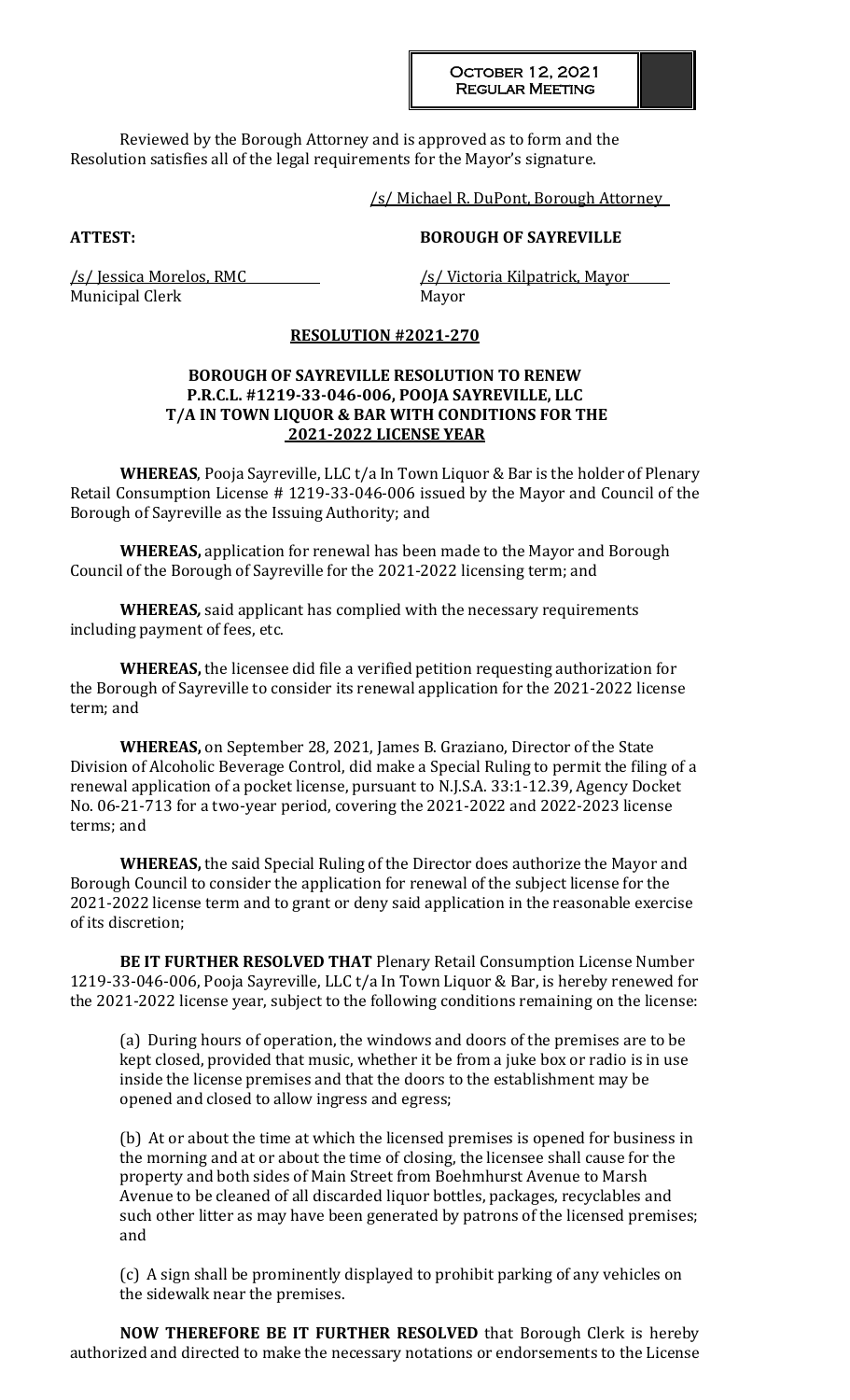certificate and that a certified copy of the within Resolution is to be forwarded by the Borough Clerk to the following:

> a. Licensing Bureau Division of Alcohol Beverage Control 140 East Front Street P. O. Box 087 Trenton, New Jersey 08625-0087

**BE IT FURTHER RESOLVED THAT** this Resolution shall take effect immediately and/or as required by law.

> /s/ Donna Roberts, Councilwoman (Admin. & Finance Committee)

Reviewed by the Borough Attorney and is approved as to form and the Resolution satisfies all of the legal requirements for the Mayor's signature.

/s/ Michael R. DuPont, Borough Attorney

# **ATTEST: BOROUGH OF SAYREVILLE**

/s/ Jessica Morelos, RMC /s/ Victoria Kilpatrick, Mayor Municipal Clerk Mayor

# **RESOLUTION #2021-271**

**BE IT AND IT IS HEREBY RESOLVED** that the Borough Engineer is hereby

authorized and directed to prepare plans and specifications for the 2021 Roadway

Paving and Reconstruction project at a fee not to exceed \$319,500.00 and upon

approval of said plans and specifications that borough clerk is authorized to

advertise for the receipt of bids.

/s/ Kevin Dalina, Councilman (Public Works Committee)

Reviewed by the Borough Attorney and is approved as to form and the Resolution satisfies all of the legal requirements for the Mayor's signature.

/s/ Michael R. DuPont, Borough Attorney

/s/ Jessica Morelos, RMC /s/ Victoria Kilpatrick, Mayor Municipal Clerk and the Mayor

# **ATTEST: BOROUGH OF SAYREVILLE**

 **BOROUGH ATTORNEY - Michael DuPont** Mr. DuPont stated that the matter was settled with Sprint.

# **PUBLIC PORTION**

At this time Mayor Kilpatrick opened the meeting to the public for questions or comments on any and all matters.

Those appearing were:

- Robert Corby, 6 Evelyn Terrace Mr. Corby stated that there was a post on Facebook concerning turf fields that the Sayreville Athletic Association was getting and he wanted further information. Councilman Enriquez responded that the fields are for the entire town to use. He stated that there will be two baseball fields which one will be strictly for baseball